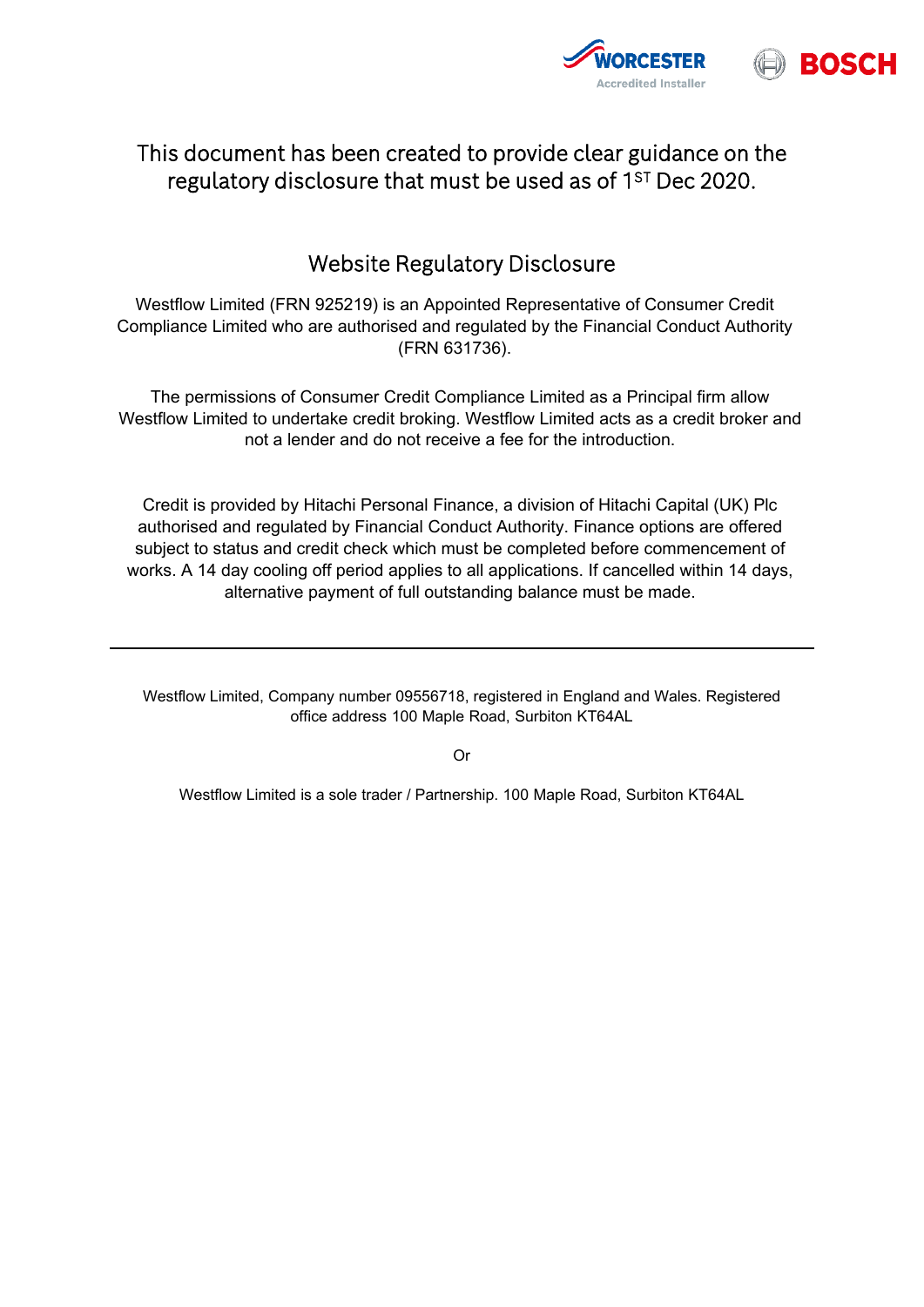



## Email Regulatory Disclosure

Westflow Limited (FRN 925219) is an Appointed Representative of Consumer Credit Compliance Limited who are authorised and regulated by the Financial Conduct Authority (FRN 631736).

The permissions of Consumer Credit Compliance Limited as a Principal firm allow Westflow Limited to undertake credit broking. Westflow Limited acts as a credit broker and not a lender and do not receive a fee for the introduction.

Credit is provided by Hitachi Personal Finance, a division of Hitachi Capital (UK) Plc authorised and regulated by Financial Conduct Authority. Finance options are offered subject to status and credit check which must be completed before commencement of works. A 14 day cooling off period applies to all applications. If cancelled within 14 days, alternative payment of full outstanding balance must be made.

This email is confidential and solely intended for the addressee. If you receive this email in error, please notify the sender by return. The contents of this email (including any attachments) are confidential and are for use only by the intended recipient(s). If you are not an intended recipient, you must not use or disclose the contents to anyone; instead, please notify the sender immediately by reply email or by calling [020 8702 0040] and then delete this email. Westflow Limited and its associated trading names do not accept legal responsibility for the contents of this message. Any views or opinions expressed are solely those of the author and do not necessarily represent those of the company or the Principal Firm. Please consider our environment and only print this email if you really have to.